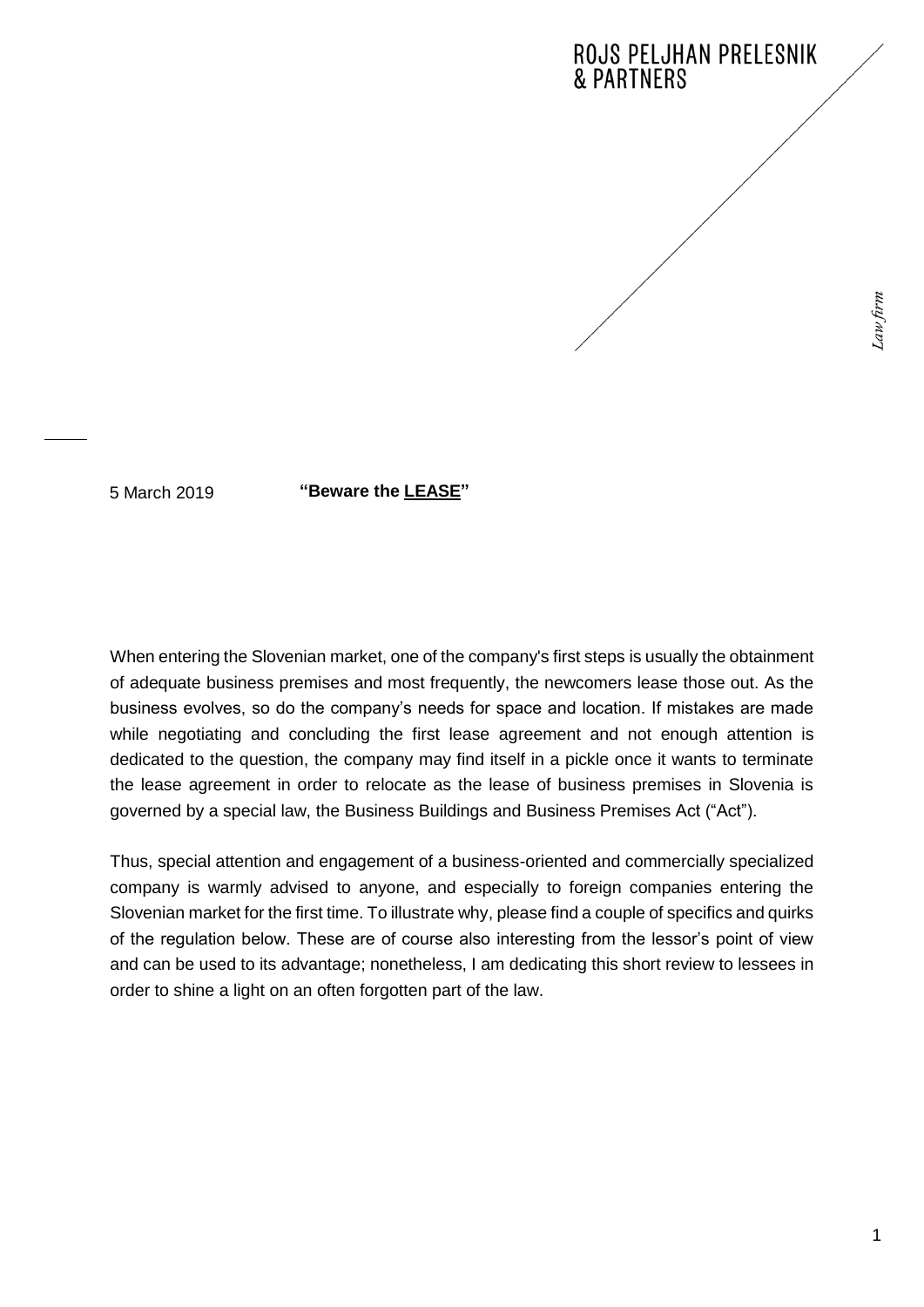# s.ddd.rmm

# **First lesson: Proceed cautiously when concluding a lease agreement for an indefinite period of time.**

Pursuant to Article 24 of the Act, a lease contract that has been concluded for an indefinite period shall by terminated by cancellation after the expiration of the period specified in the lease contract itself (notice period). This period shall not be less than one year.

It is safe to say that a notice period of one year can be inconvenient and can unnecessarily obstruct the relocation of the company. A lease for an indefinite period of time should thus only be concluded when the location is permanent and the client has no need for flexibility in this regard.

#### **Second lesson: A notarial deed is only sensible in very specific circumstances.**

Sometimes, lessors demand that the lease agreement is concluded in the form of a directly enforceable notarial deed. Often times, such a demand is fueled by a conviction that the termination and vacation of the premises will be easier and faster and that the application of the provisions of the Act can be circumvented.

The latter is untrue; the notarial deed may enable a faster collection of unpaid rent amounts after they are due, but cannot eliminate the obligation of termination through the court, which is the following lesson to be taken away from this text.

## **Third lesson: Regular termination must be done through the court.**

Pursuant to Article 26 of the Act, any contract on the lease of business premises must be terminated by a court.

In practice, this means that a termination can be a lengthy as well as pricey if the lease agreement is not evaluated from the point of view of the client and with its best interest at heart. If the lease period can be determined, the go-to solution should be a lease for a set (definite) period; any deviations and prolongations can always be solved with an annex, as an early termination is the least practical way to go.

## **Fourth lesson: Withdrawal from the agreement (due to breach) is a different story.**

The Slovenian jurisprudence (and even the Constitutional Court of the Republic of Slovenia) has in the past considered whether the withdrawal from the agreement due to breach of the latter should be handled by the court as well.

The conclusion of the courts was that the withdrawal from the contract is a unilateral statement and that the contract is terminated without a court intervention. Furthermore, for the withdrawal